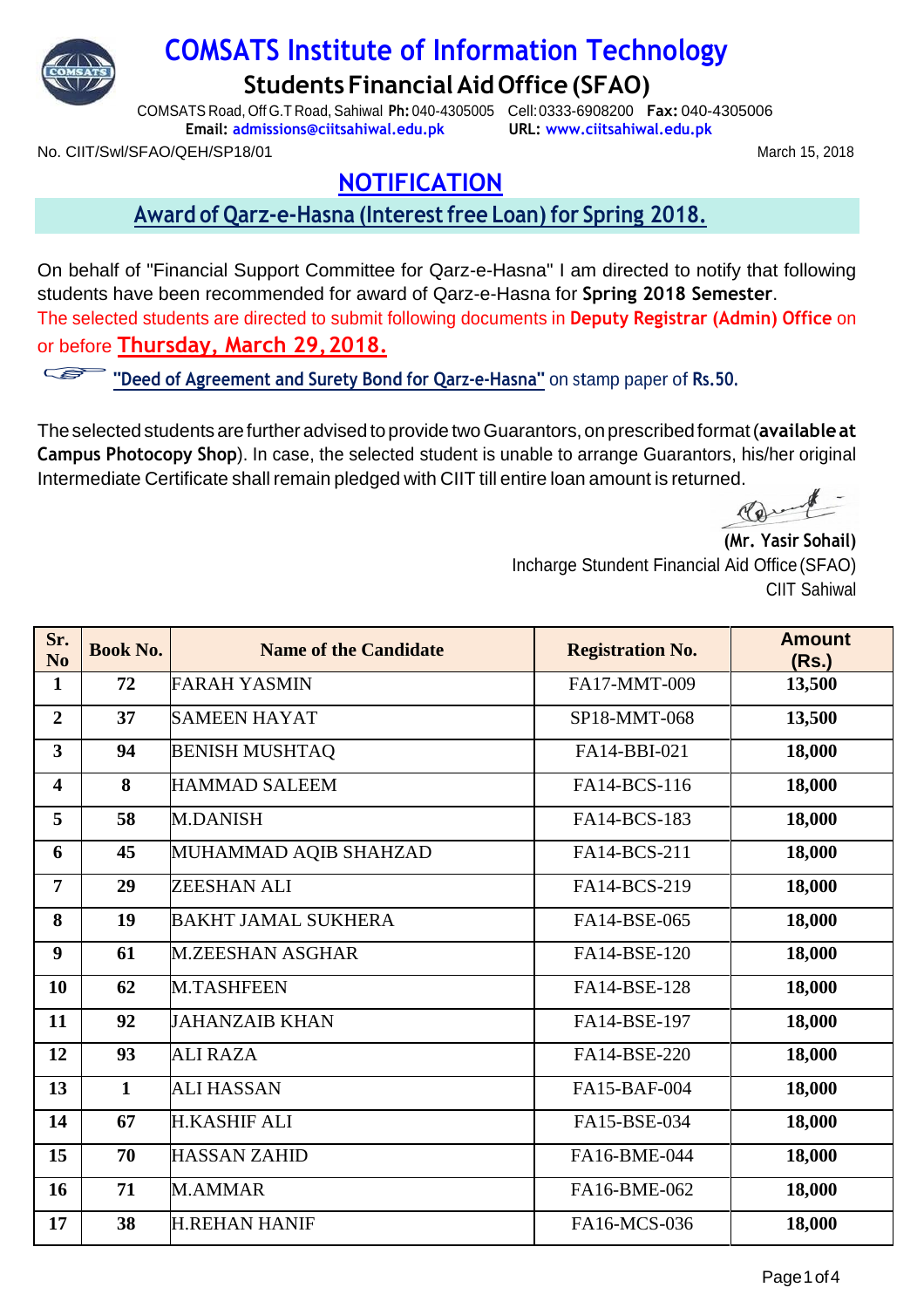

# **COMSATS Institute of Information Technology StudentsFinancialAidOffice(SFAO)**

COMSATS Road, Off G.T Road, Sahiwal **Ph:** 040-4305005 Cell:0333-6908200 **Fax:** 040-4305006 **Email: [admissions@ciitsahiwal.edu.pk](mailto:admissions@ciitsahiwal.edu.pk)**

**URL: [www.ciitsahiwal.edu.pk](http://www.ciitsahiwal.edu.pk/)**

March 15, 2018

#### No. CIIT/Swl/SFAO/QEH/SP18/01

# **NOTIFICATION**

| Award of Qarz-e-Hasna (Interest free Loan) for Spring 2018. |                         |                         |              |        |
|-------------------------------------------------------------|-------------------------|-------------------------|--------------|--------|
| 18                                                          | 54                      | <b>IZHAR ALI</b>        | FA17-BBA-020 | 18,000 |
| 19                                                          | 82                      | <b>SYED MOAZZAM ALI</b> | FA17-BME-117 | 18,000 |
| 20                                                          | 20                      | <b>AHMAD BILAL</b>      | SP15-BBA-001 | 18,000 |
| 21                                                          | 87                      | <b>NISAR AHMAD</b>      | SP15-BCS-045 | 18,000 |
| 22                                                          | 74                      | M. SAEED AQIB           | SP15-BME-030 | 18,000 |
| 23                                                          | 34                      | <b>MAZHAR RASOOL</b>    | SP15-BME-070 | 18,000 |
| 24                                                          | 53                      | <b>AHSAN ALI</b>        | SP18-BCS-004 | 18,000 |
| 25                                                          | <b>10</b>               | <b>AROOJ MAFIA</b>      | SP15-BBI-001 | 22,000 |
| 26                                                          | 52                      | <b>AHMAD NAWAZ</b>      | FA14-BBA-039 | 20,000 |
| 27                                                          | 42                      | <b>RABAIL SAEED</b>     | FA14-BBI-009 | 20,000 |
| 28                                                          | 26                      | <b>NIMRA NISAR</b>      | FA14-BBI-018 | 20,000 |
| 29                                                          | 24                      | MUHAMMAD USMAN ASLAM    | FA14-BBI-026 | 20,000 |
| 30                                                          | 30                      | <b>UMER FAROOQ</b>      | FA14-BCS-031 | 20,000 |
| 31                                                          | 79                      | <b>BALQEES SHAHZADI</b> | FA14-BCS-062 | 20,000 |
| 32                                                          | 68                      | <b>M.JUNAID AKBAR</b>   | FA14-BCS-121 | 20,000 |
| 33                                                          | 23                      | <b>SAMEEN NAWAZ</b>     | FA14-BCS-185 | 20,000 |
| 34                                                          | 43                      | MUHAMMAD NADEEM         | FA14-BSE-088 | 20,000 |
| 35                                                          | 48                      | <b>SAJID MEHMOOD</b>    | FA14-BSE-091 | 20,000 |
| 36                                                          | 41                      | MUHAMMAD AWAIS          | FA14-BSE-134 | 20,000 |
| 37                                                          | 11                      | <b>MUSTANSER FAROOO</b> | FA14-BSE-224 | 20,000 |
| 38                                                          | 85                      | <b>ALI HAIDER</b>       | FA15-BAF-003 | 20,000 |
| 39                                                          | 63                      | <b>USAMA ZAID</b>       | FA15-BCS-147 | 20,000 |
| 40                                                          | 81                      | <b>USAMA NAWAZ</b>      | FA15-BME-058 | 20,000 |
| 41                                                          | 39                      | MUHAMMAD HAMZA          | FA15-BME-063 | 20,000 |
| 42                                                          | 88                      | <b>HUSSNAIN RAZA</b>    | FA15-BSE-045 | 20,000 |
| 43                                                          | $\overline{2}$          | <b>JAMSHAID IQBAL</b>   | FA16-BCS-106 | 20,000 |
| 44                                                          | 66                      | <b>UMAR WAQAS</b>       | FA16-BME-129 | 20,000 |
| 45                                                          | 73                      | <b>USMAN AKHTAR</b>     | FA16-BME-130 | 20,000 |
| 46                                                          | 65                      | <b>ALI SALMAN</b>       | FA16-MCS-005 | 20,000 |
| 47                                                          | 5                       | <b>NAUMAN SARFRAZ</b>   | FA17-BEE-053 | 20,000 |
| 48                                                          | $\overline{\mathbf{4}}$ | <b>ADIL SARFRAZ</b>     | FA17-CVE-047 | 20,000 |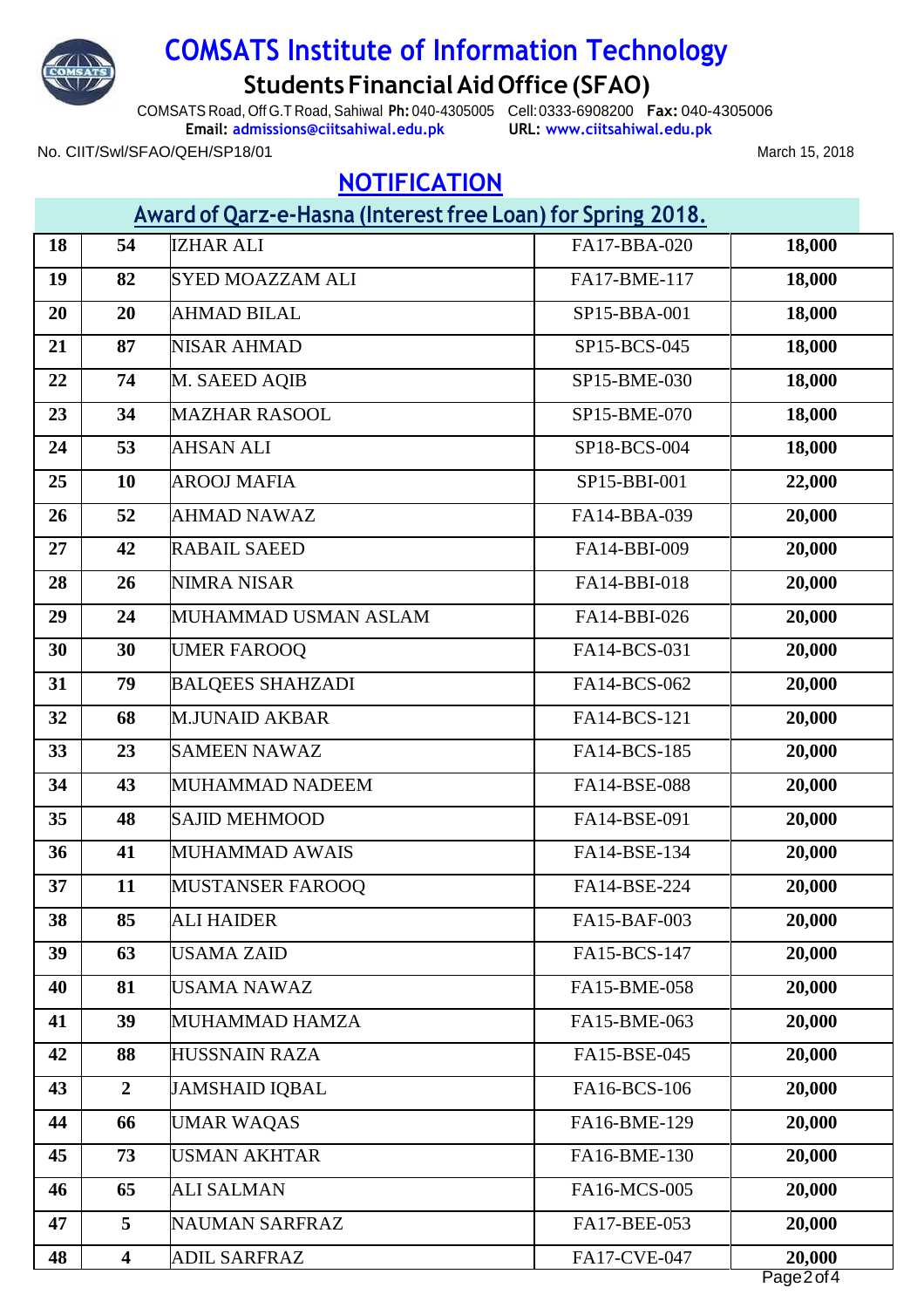

No. CIIT/Swl/SFAO/QEH/SP18/01

# **COMSATS Institute of Information Technology StudentsFinancialAidOffice(SFAO)**

COMSATS Road, Off G.T Road, Sahiwal **Ph:** 040-4305005 Cell:0333-6908200 **Fax:** 040-4305006 **Email: [admissions@ciitsahiwal.edu.pk](mailto:admissions@ciitsahiwal.edu.pk)**

**URL: [www.ciitsahiwal.edu.pk](http://www.ciitsahiwal.edu.pk/)**

March 15, 2018

## **NOTIFICATION**

## **Award of Qarz-e-Hasna (Interestfree Loan) for Spring 2018.**

|    |                | <u> Award of Qara e Thaona (interessent de Euch) for Sphing Autor</u> |              |        |
|----|----------------|-----------------------------------------------------------------------|--------------|--------|
| 49 | 95             | M.USAMA                                                               | SP15-BME-035 | 20,000 |
| 50 | 40             | <b>TEHSEEN AFZAL</b>                                                  | SP15-BSE-085 | 20,000 |
| 51 | 78             | <b>UROOJ ALI</b>                                                      | SP17-BCS-071 | 20,000 |
| 52 | 50             | ZAHEER AHMAD                                                          | SP17-BCS-076 | 20,000 |
| 53 | 60             | <b>MUZAMMIL ALI</b>                                                   | SP18-BCS-068 | 20,000 |
| 54 | 14             | <b>HAJI MUKHTAR</b>                                                   | SP18-BCS-084 | 20,000 |
| 55 | 59             | ZEERAK ASIF                                                           | SP18-BCS-085 | 20,000 |
| 56 | 83             | <b>KASHIF ALI</b>                                                     | SP18-BSE-008 | 20,000 |
| 57 | 56             | NIMRA GHIAS                                                           | SP15-BBI-010 | 22,000 |
| 58 | 6              | <b>DUR-E-SHAHWAR</b>                                                  | FA14-BBI-001 | 22,000 |
| 59 | 25             | <b>EHSAN YOUNAS</b>                                                   | FA14-BBI-004 | 22,000 |
| 60 | 36             | <b>RASHID FAREED</b>                                                  | FA14-BEE-028 | 22,000 |
| 61 | 15             | <b>UMAIR AHMAD</b>                                                    | FA14-BEE-030 | 22,000 |
| 62 | 80             | <b>USMAN MEHMOOD</b>                                                  | FA14-BME-004 | 22,000 |
| 63 | 35             | <b>MUZAMMAL HUSSAIN</b>                                               | FA14-BME-045 | 22,000 |
| 64 | 51             | USFAR BILAL                                                           | FA14-BME-097 | 22,000 |
| 65 | 75             | <b>MUDASSAR AFNAN</b>                                                 | FA14-BSE-187 | 22,000 |
| 66 | 27             | <b>M.USMAN AHMAD</b>                                                  | FA14-BSE-200 | 22,000 |
| 67 | 49             | <b>M.SAFDAR KHAN</b>                                                  | FA15-BSE-054 | 22,000 |
| 68 | 22             | <b>HASSAN NAZEER</b>                                                  | FA16-BEE-014 | 22,000 |
| 69 | 31             | <b>HUSNAIN AKBAR</b>                                                  | FA16-BEE-016 | 22,000 |
| 70 | 18             | <b>H.RANA SAAD AHMAD</b>                                              | FA16-BME-035 | 22,000 |
| 71 | 86             | <b>IJAZ KHAN</b>                                                      | FA16-BME-047 | 22,000 |
| 72 | 90             | RIFFAT ISHFAQ                                                         | FA16-MCS-028 | 22,000 |
| 73 | 97             | <b>ZAINAB KHALID</b>                                                  | FA17-BBA-098 | 22,000 |
| 74 | 77             | MUHAMMAD ATTA UL MUSTAFA                                              | FA17-BCS-076 | 22,000 |
| 75 | 9              | <b>ARSLAN SIDDIQUE</b>                                                | FA17-BCS-084 | 22,000 |
| 76 | 98             | AEHTSHAM KHAN                                                         | FA17-BCS-097 | 22,000 |
| 77 | 47             | <b>FAHAD MUNIR</b>                                                    | FA17-BCS-119 | 22,000 |
| 78 | 55             | <b>MAJID ALI</b>                                                      | FA17-BME-044 | 22,000 |
| 79 | 32             | <b>ZAIN HASSAN</b>                                                    | FA17-BME-124 | 22,000 |
| 80 | 89             | MUHAMMAD HAMZA                                                        | FA17-CVE-012 | 22,000 |
| 81 | 7              | <b>JUNAID LATIF</b>                                                   | FA17-CVE-031 | 22,000 |
| 82 | 21             | <b>OSAMA ANJUM</b>                                                    | FA17-CVE-033 | 22,000 |
| 83 | 44             | RANA SHAHZAD HAIDER ANJUM                                             | SP15-BCS-015 | 22,000 |
| 84 | 96             | AYESHA PERVAIZ                                                        | SP15-BCS-084 | 22,000 |
| 85 | 69             | <b>HANAN ALI ASHIQ</b>                                                | SP15-BME-065 | 22,000 |
| 86 | 57             | <b>DANISH NAZEER</b>                                                  | SP15-BME-095 | 22,000 |
| 87 | 76             | <b>NADIA RAMZAN</b>                                                   | SP17-BCS-060 | 22,000 |
| 88 | 46             | MUHAMMAD NAWAZ                                                        | SP17-BSE-034 | 22,000 |
| 89 | 12             | MUHAMMAD ADNAN ZAFAR                                                  | SP17-BSE-075 | 22,000 |
| 90 | 28             | ZARGHAM IQBAL                                                         | SP18-BAF-008 | 22,000 |
| 91 | 3 <sup>1</sup> | AMAR SAKHAWAT ALI                                                     | SP18-BBA-004 | 22,000 |